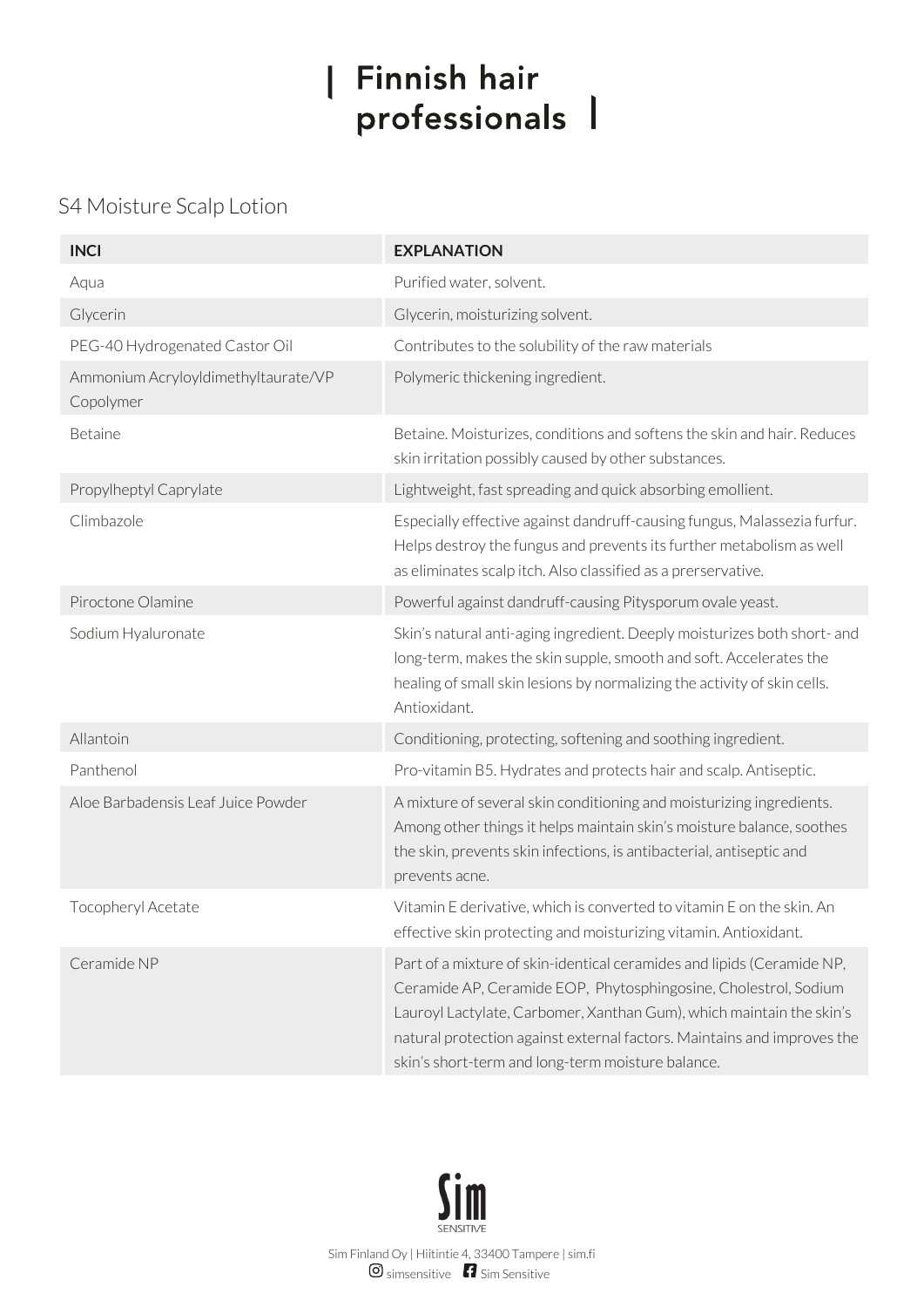## | Finnish hair professionals 1

| Ceramide AP                                                                                                    | Part of a mixture of skin-identical ceramides and lipids (Ceramide NP,<br>Ceramide AP, Ceramide EOP, Phytosphingosine, Cholestrol, Sodium<br>Lauroyl Lactylate, Carbomer, Xanthan Gum), which maintain the skin's<br>natural protection against external factors. Maintains and improves the<br>skin's short-term and long-term moisture balance. |
|----------------------------------------------------------------------------------------------------------------|---------------------------------------------------------------------------------------------------------------------------------------------------------------------------------------------------------------------------------------------------------------------------------------------------------------------------------------------------|
| Ceramide EOP                                                                                                   | Part of a mixture of skin-identical ceramides and lipids (Ceramide NP,<br>Ceramide AP, Ceramide EOP, Phytosphingosine, Cholestrol, Sodium<br>Lauroyl Lactylate, Carbomer, Xanthan Gum), which maintain the skin's<br>natural protection against external factors. Maintains and improves the<br>skin's short-term and long-term moisture balance. |
| Phytosphingosine                                                                                               | Part of a mixture of skin-identical ceramides and lipids (Ceramide NP,<br>Ceramide AP, Ceramide EOP, Phytosphingosine, Cholestrol, Sodium<br>Lauroyl Lactylate, Carbomer, Xanthan Gum), which maintain the skin's<br>natural protection against external factors. Maintains and improves the<br>skin's short-term and long-term moisture balance. |
| Cholestrol                                                                                                     | Part of a mixture of skin-identical ceramides and lipids (Ceramide NP,<br>Ceramide AP, Ceramide EOP, Phytosphingosine, Cholestrol, Sodium<br>Lauroyl Lactylate, Carbomer, Xanthan Gum), which maintain the skin's<br>natural protection against external factors. Maintains and improves the<br>skin's short-term and long-term moisture balance. |
| Sodium Lauroyl Lactylate                                                                                       | Part of a mixture of skin-identical ceramides and lipids (Ceramide NP,<br>Ceramide AP, Ceramide EOP, Phytosphingosine, Cholestrol, Sodium<br>Lauroyl Lactylate, Carbomer, Xanthan Gum), which maintain the skin's<br>natural protection against external factors. Maintains and improves the<br>skin's short-term and long-term moisture balance. |
| Carbomer                                                                                                       | Gelling agent                                                                                                                                                                                                                                                                                                                                     |
| Xanthan Gum                                                                                                    | Stabilizes the product.                                                                                                                                                                                                                                                                                                                           |
| C12-13 Alkyl Lactate                                                                                           | Prevents the formation of skin impurities and prevents the pores from<br>clogging.                                                                                                                                                                                                                                                                |
| Sodium Lactate, Sodium PCA, Glycine,<br>Fructose, Urea, Niacinamide, Inositol, Sodium<br>Benzoate, Lactic Acid | A special blend of skin moisturizing and conditioning (naturally present<br>in the skin) ingredients (Lactil). Maintain the skin's natural protective<br>layer. Maintains and improves the skin's short-term and long-term<br>moisture balance.                                                                                                   |
| Phenoxyethanol, Ethylhexylglycerin                                                                             | Maintains the safety and the structure of the product.                                                                                                                                                                                                                                                                                            |
| Pantolactone                                                                                                   | Conditioning, moisturizing agent                                                                                                                                                                                                                                                                                                                  |